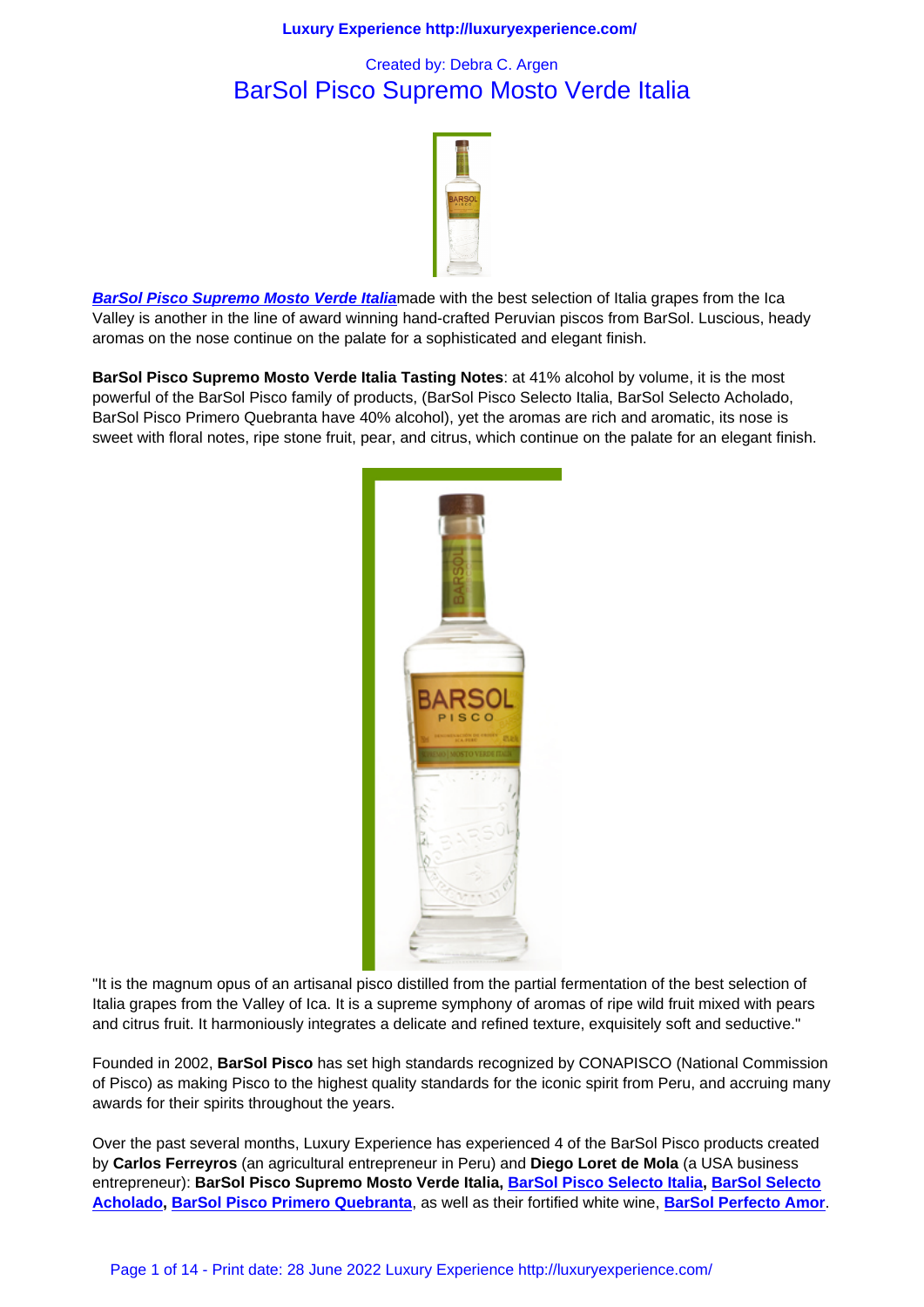After tasting our way through the family of BarSol Pisco products, the constant throughout the product line was that each of the BarSol Piscos exhibited unique character and personality owning in part to the qualities of the grape varietals used, as well as a testament to the craftsmanship that goes into creating each of their products.

## **The BarSol Family of Products**

**BarSol Pisco Supremo Mosto Verde Italia BarSol Pisco Selecto Italia BarSol Selecto Acholado BarSol Pisco Primero Quebranta BarSol Pisco Supremo Mosto Verde Quebranta [BarSol Pisco Selecto Toren](liquor_cabinet/liquors/barsol_pisco_selecto_italia.html)tel [BarSol Pisco Mosto Verd](liquor_cabinet/liquors/barsol_pisco_selecto_acholado.html)e Torentel [BarSol Perfecto Amor \(Fortified W](liquor_cabinet/liquors/barsol_pisco.html)ine)**

**BarSol Pisco Selecto Italia**, 40% alcohol, is a clear un-aged artisanal brandy made in Peru, and distilled and bottled in one of the oldest distilleries in the Ica Valley. Made from aromatic Italia grapes, BarSol Pisco [Selecto Italia has floral n](liquor_cabinet/liquors/barsol_perfecto_amor.html)otes of honeysuckle, rose petals, melon, and pineapple, with hints of citrus on the well-structured and elegant finish.

**BarSol Pisco Primero Quebranta**, 40% alcohol, has fresh, floral notes of honeysuckle and lavender, fruit, and fresh grape must, as well as vanilla on the nose. On the palate, the taste is clean, with honey, floral, and herbaceous notes, with a slightly spicy, black pepper, delectable lingering finish.

**BarSol Pisco Selecto Acholado**, 40% alcohol, combines three pisco grape varietals of the Ica region: Quebranta, Italia, and Torontel. The non-aromatic Quebranta grape is hardy, structured, and elegant, with sweet subtle notes of hay, banana, caramel, fresh cream, and apricot blossom. Italia is an extraordinarily aromatic grape with hints of honeysuckle, hibiscus, rose petals, and tropical fruit on the nose, and culminates in a well-structured and elegant finish. Torontel is another aromatic grape, which has floral notes of jasmine and magnolia, peach, white pepper, black raisins and walnuts, with a soft, light, exquisite finish. Used together to create BarSol Pisco Selecto Acholado, the grapes provide elegant structure, viscosity, and body, lovely floral and fruit notes on the nose, and a long, lingering, soft, and elegant finish.

To show the versatility of **BarSol Pisco Supremo Mosto Verde Italia**, "Luxury Experience was In the Kitchen and Behind the Bar®" creating culinary and cocktail recipes to tempt your palate. All culinary recipes created by Luxury Experience's Chef Debra C. Argen. All cocktail recipes created by Luxury Experience Mixologists Debra C. Argen and Edward F. Nesta.

#### **Luxury Experience - BarSol Pisco Supremo Mosto Verde Italia Cocktail and Culinary Menu**

#### **The Cocktail Menu**

Luxury Experience - Rosy Outlook

Luxury Experience - International Traveler

Luxury Experience - Cupid's Dream 

#### **The Culinary Menu**

Luxury Experience - Red Onion "Caviar" with Spicy Cheddar Pecan Crackers

Luxury Experience - Roasted Sweet Potato Soup Kissed with

BarSol Pisco Supremo Mosto Verde Italia, Maple Syrup, Pecans

Luxury Experience - Mushroom Risotto 

#### **The Cocktail Recipes**

Page 2 of 14 - Print date: 28 June 2022 Luxury Experience http://luxuryexperience.com/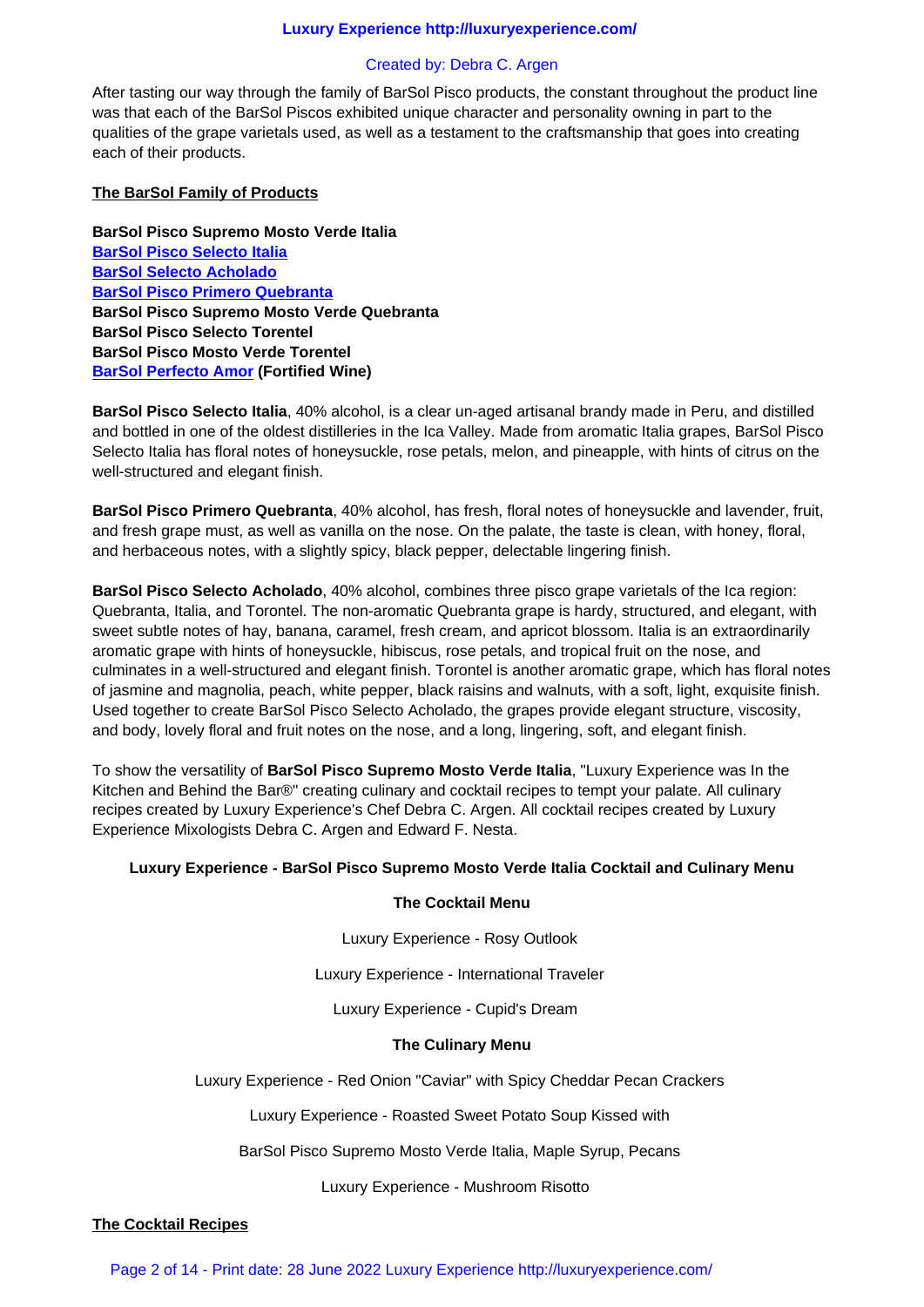# Created by: Debra C. Argen

**Luxury Experience - Rosy Outlook** gets the New Year off to a great start by combining BarSol Pisco Supremo Mosto Verde Italia, champagne, and homemade strawberry simple syrup. This winning combination is pure delectable decadence.



**Luxury Experience - Rosy Outlook** Yield:1 Cocktail Glass Used:Champagne Flute

#### **Ingredients:**

1

**Ounce** 

BarSol Pisco Supremo Mosto Verde Italia

2

**Ounces** 

**Champagne** 

0.25

**Ounce** 

Strawberry Simple Syrup (\* See Recipe Below)

Strawberry Half, garnish

Method: Chill champagne flute, add the strawberry simple syrup, BarSol Pisco Supremo Mosto Verde Italia, stir, top with champagne, and float strawberry half.

#### **Strawberry Simple Syrup Ingredients:**

4

**Strawberries** 

Page 3 of 14 - Print date: 28 June 2022 Luxury Experience http://luxuryexperience.com/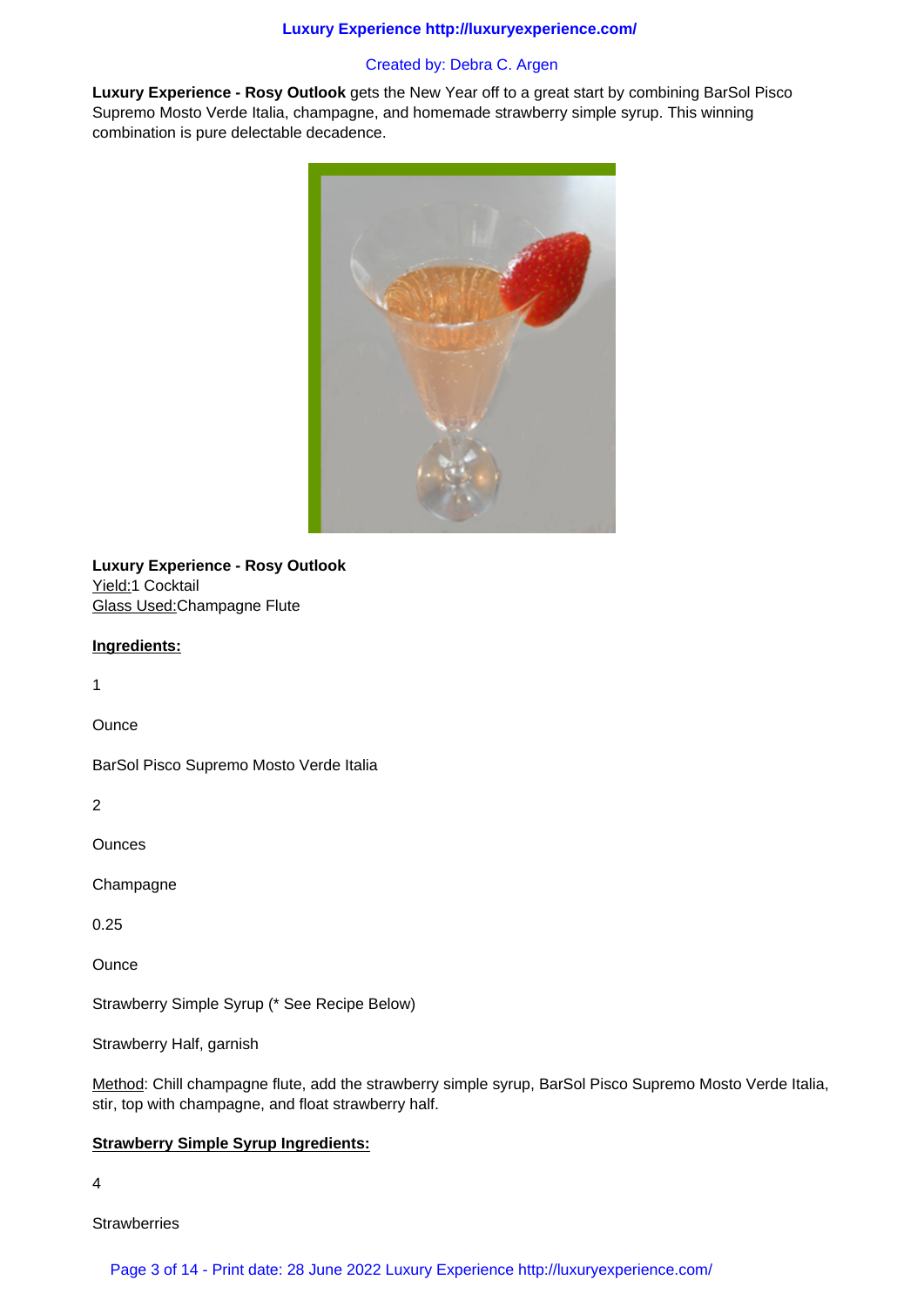**Cup** 

1

Sugar

1

Cup

**Water** 

Method: Mash 4 ripe strawberries in a saucepan, add the sugar, and continue to mash to dissolve sugar. Add the water. Bring to a boil over medium heat until liquid is clear. Strain strawberry pulp. Make the syrup ahead and store in a covered glass jar.

**Luxury Experience - International Traveler** takes your palate on a sophisticated around-the-world journey by combining Peruvian BarSol Pisco Supremo Mosto Verde Italia, Calpico a refreshingly sweet and tangy non-carbonated soft drink from Japan, **Fee Brothers West Indies Style Falernum**; fresh lime juice rounds out the flavors, and the cocktail is garnished with a lime twist.



**Luxury Experience - International Traveler** Yield:1 Cocktail Glass Used:Martini Glass

# **Ingredients:**

1.5

**Ounces** 

BarSol Pisco Supremo Mosto Verde Italia

2

**Ounces** 

Calpico, refreshingly sweet and tangy non-carbonated soft drink (available at Japanese markets)

Page 4 of 14 - Print date: 28 June 2022 Luxury Experience http://luxuryexperience.com/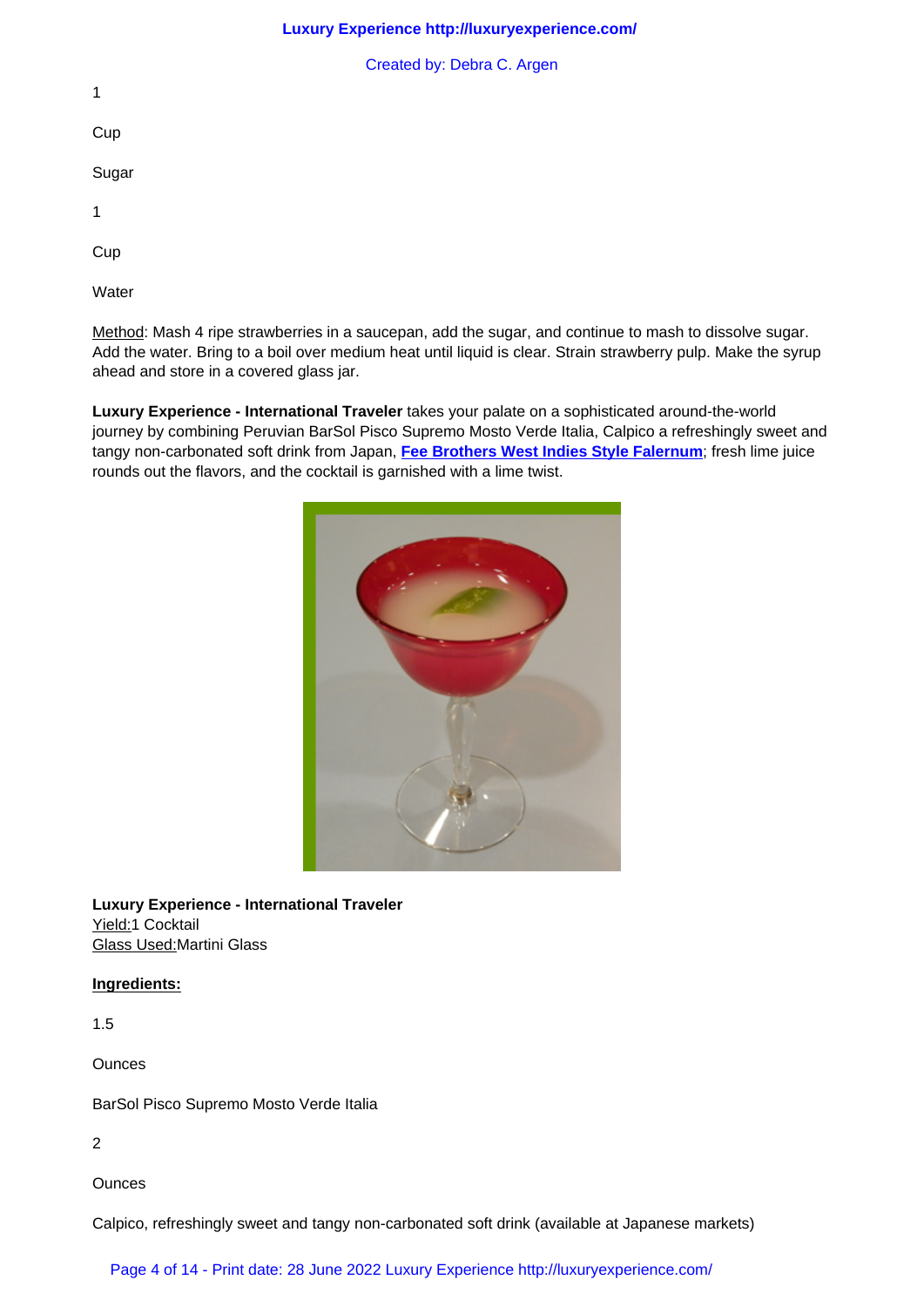Created by: Debra C. Argen

0.33

**Ounce** 

Fee Brothers West Indies Style Falernum

0.25

**Ounce** 

Fresh Lime Juice

Lime Twist, garnish

Method: Add the BarSol Pisco Supremo Mosto Verde Italia, Calpico, Fee Brothers West Indies Style Falernum, and fresh lime juice to a large mixing glass, add 4 ice cubes, stir, and then strain into a martini glass. Garnish with a lime twist.

Although perfect for Valentine's Day, **Luxury Experience - Cupid's Dream** is a delicious year-round cocktail. Served in a martini glass, the cocktail is rimmed with a pomegranate vinegar reduction to add a hint of tart sweetness that plays well with the combination of BarSol Pisco Supremo Mosto Verde Italia, homemade pomegranate syrup, ginger ale, and passionfruit juice.



**Luxury Experience - Cupid's Dream** Yield:2 Cocktails Glass Used:Martini Glass

## **Ingredients:**

1

**Ounce** 

Pomegranate Vinegar Reduction, to rim glass

3

**Ounces**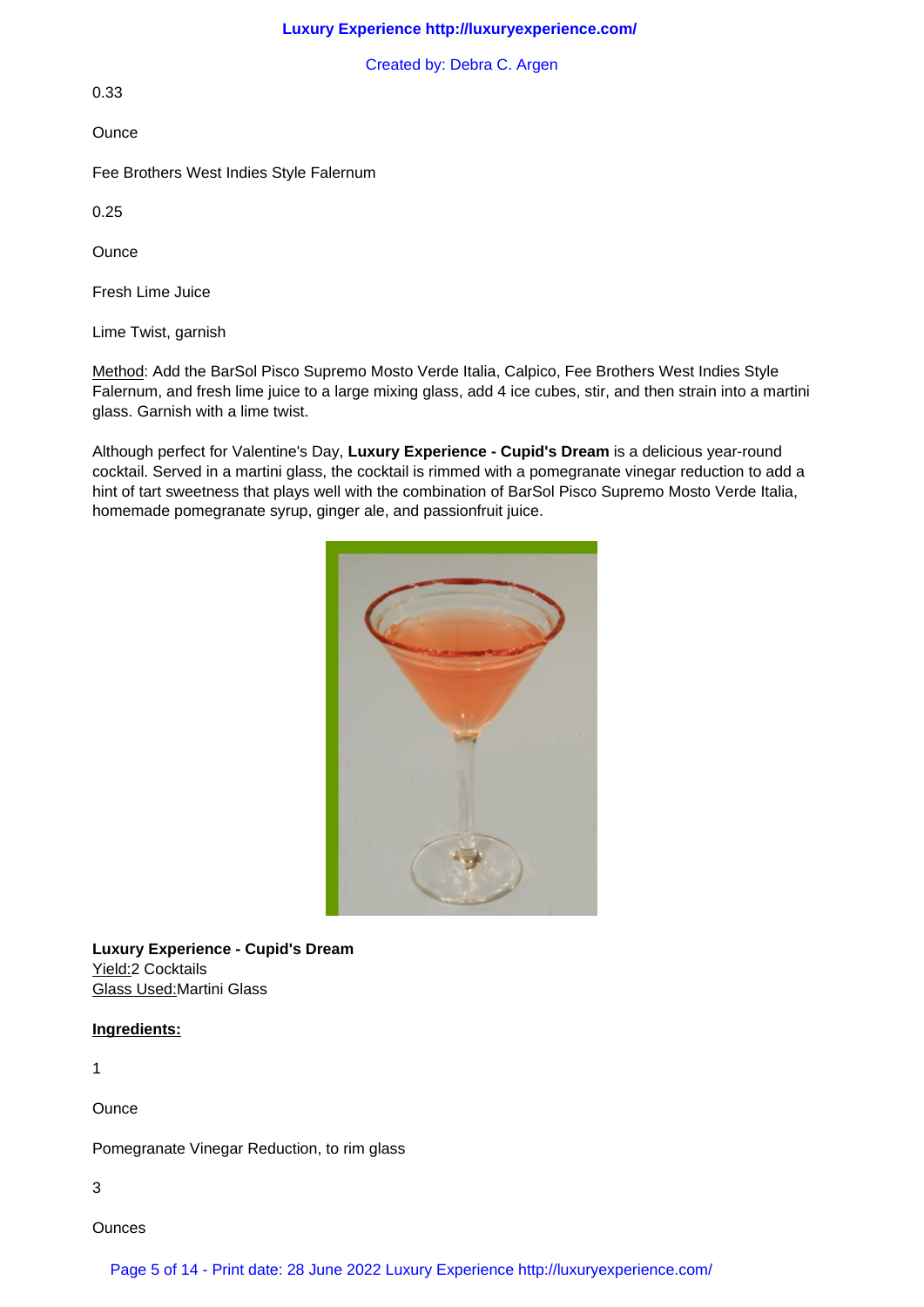#### Created by: Debra C. Argen

BarSol Pisco Supremo Mosto Verde Italia

1.5

**Ounce** 

Homemade Pomegranate Simple Syrup (\* See recipe below)

3

**Ounce** 

Ginger Ale

0.5

**Ounce** 

Passionfruit Juice

Method: Pour the vinegar to a small saucepan and bring vinegar to a boil. Let boil for 3 minutes to reduce the vinegar. Pour onto a saucer and rim the edge of the 2 martini glasses. Chill glasses.

## **Pomegranate Simple Syrup Ingredients:**

1

**Cup** 

Pomegranate Seeds (1 whole pomegranate)

1

**Cup** 

Sugar

1

Cup

**Water** 

Method: Add the water and the sugar to a medium saucepan, add the pomegranate seeds, bring to a boil over medium heat and boil until liquid is clear. Strain liquid. Muddle the pomegranate seeds in the strainer to extract as much juice as possible. Strain liquid and store in an airtight glass jar in the refrigerator. Make ahead.

Reduce 1 ounce of pomegranate vinegar in a saucepan and cook over low heat to reduce. Pour the reduction onto a saucer, rim the glasses, add ice and water to the glasses to chill, and set aside.

Add the BarSol Pisco Supremo Mosto Verde Italia, Homemade Pomegranate Simple Syrup, Ginger Ale, and Passionfruit Juice to a large mixing glass. Add 2 ice cubes and mix thoroughly to combine and chill drink.

Discard ice water from the martini glasses, and strain cocktail into the 2 glasses.

## **The Culinary Recipes**

Page 6 of 14 - Print date: 28 June 2022 Luxury Experience http://luxuryexperience.com/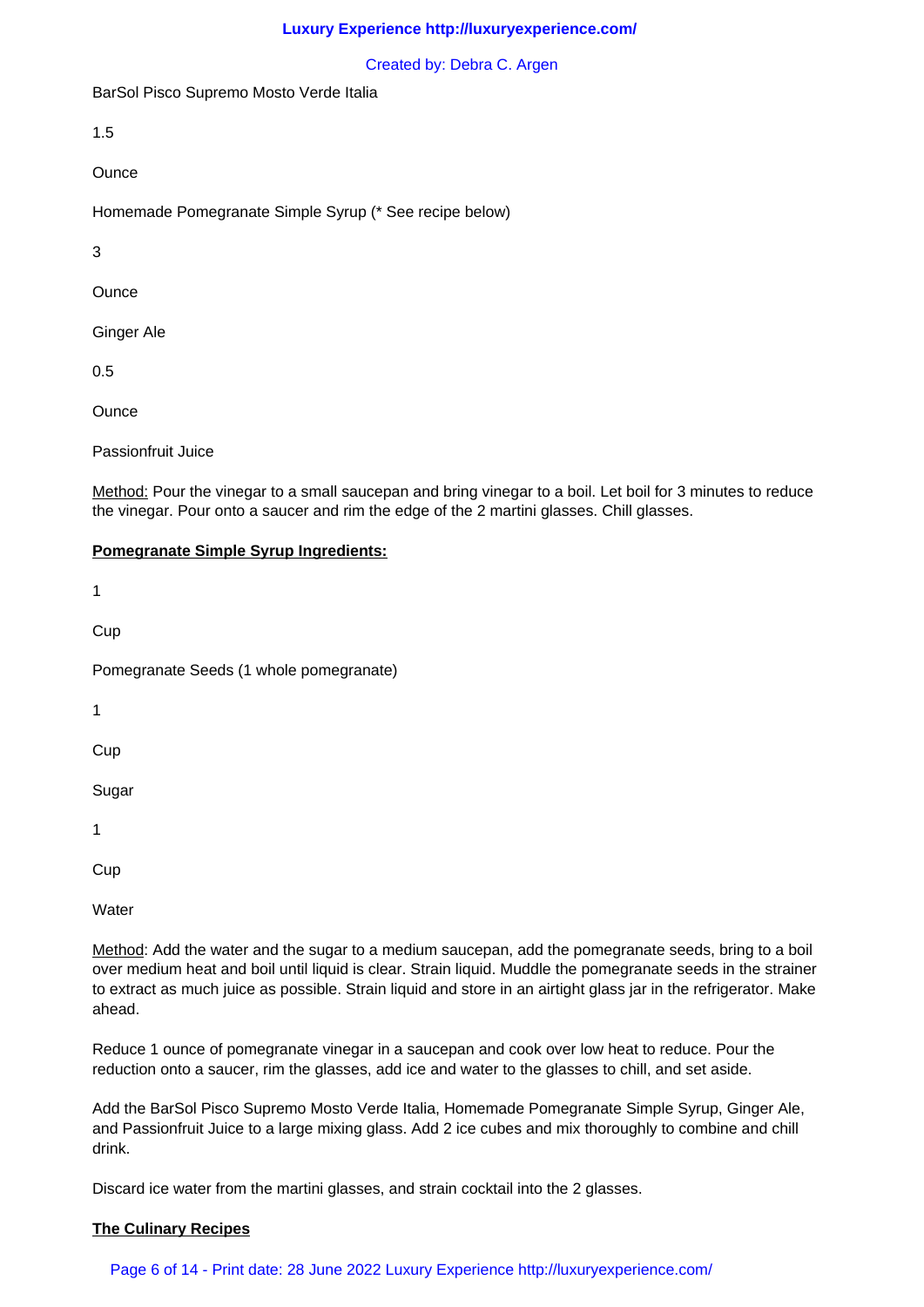# Created by: Debra C. Argen

BarSol Pisco Supremo Mosto Verde Italia adds an elegant layer of flavor to culinary recipes. **Luxury Experience** - **Spicy Cheddar Pecan Crackers with Red Onion "Caviar"** is a very versatile hors d'oeuvre. Although actually a jam, its rich color and luscious flavor evokes images of decadent caviar.



# **Luxury Experience Red Onion "Caviar" Ingredients:**

1 **Tablespoon** Olive Oil 2 **Cups** Red Onion, minced 0.25

**Cup** 

Sugar in the Raw

0.50

Cup

Balsamic Vinegar

0.25

**Cup** 

BarSol Pisco Supremo Mosto Verde Italia

Method: Heat sauté pan, add olive oil, swirl pan to coat, add red onions and sauté until onions are caramelized (translucent and turning golden), stirring occasionally. Add sugar to the onions, stir to combine, and sauté to caramelize onions. Add the balsamic vinegar, cover the pan, and let the vinegar reduce. The next step is flambéing the mixture with BarSol Pisco Mosto Verde.

Please read the flambéing method very carefully before proceeding. If you prefer not to flambé the onions,

# Page 7 of 14 - Print date: 28 June 2022 Luxury Experience http://luxuryexperience.com/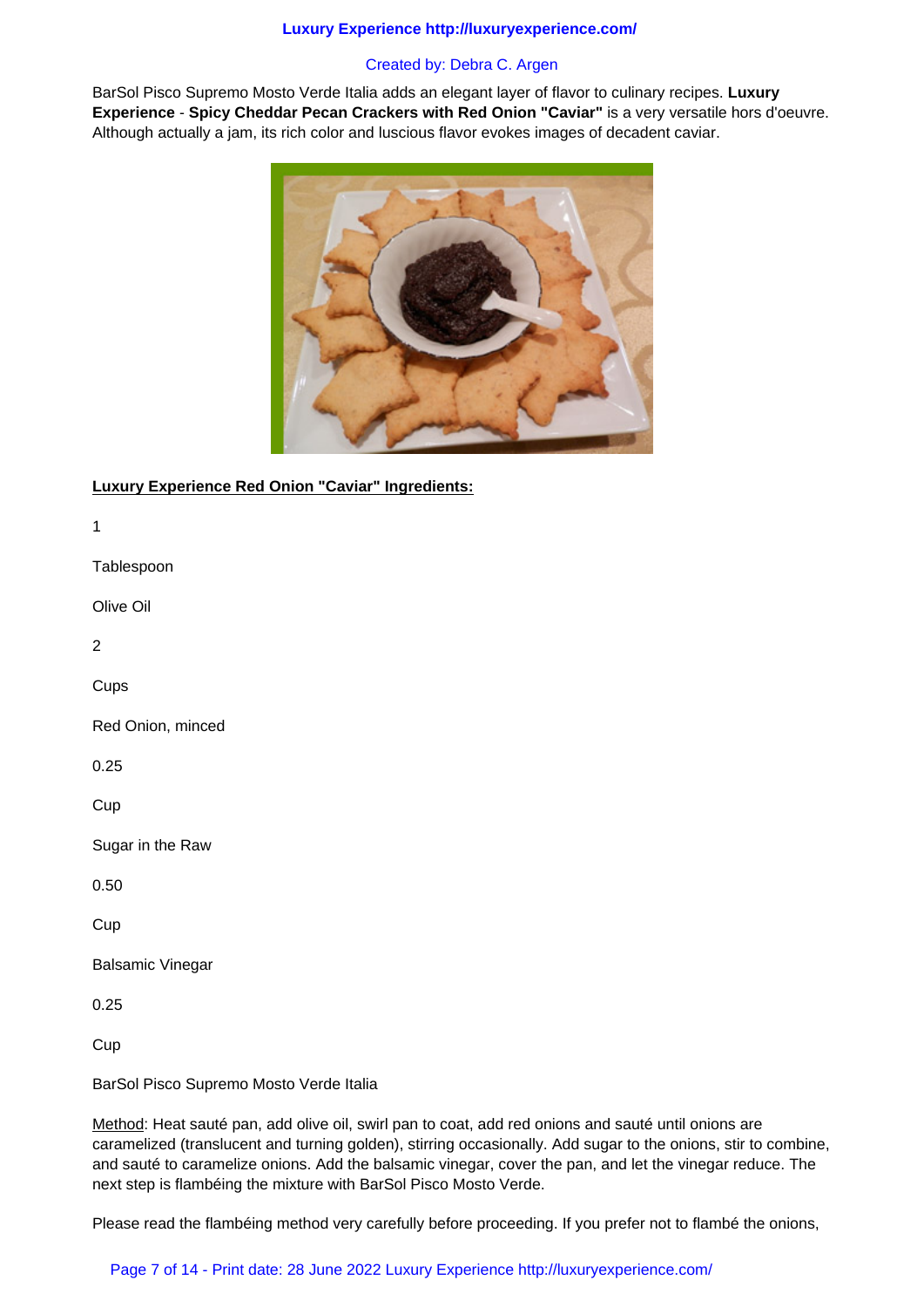## Created by: Debra C. Argen

you can simply sauté the onions with the BarSol Pisco Mosto Verde for a few minutes to burn off the alcohol and let the mixture reduce slightly.

IMPORTANT - Method to Flambé the Onions: Take care when flambéing, as flames will shoot up, and then self-extinguish. Do not use a down draft on the stove when flambéing.

Once the balsamic vinegar is reduced, add the BarSol Pisco Mosto Verde to the pan, carefully ignite to flambé the onions, and step back. Take care when flambéing, as flames will shoot up, then self-extinguish. Do not use a down draft on the stove.

Transfer the onion mixture to a food processor, and process until very smooth. Place the "caviar" in an air-tight glass jar and store in the refrigerator until ready to use. May be made 1 week ahead.

Presentation: Place the "caviar" in a bowl on a larger plate and surround with the Spicy Cheddar Pecan Crackers, or place a small spoonful of the "caviar" on each of the crackers.

Other Serving Suggestions: Spread toasted bread rounds with cream cheese then top with a spoonful of the "caviar", serve with a cheese course, alongside meat dishes, or add a little to flavor soups or sauces.

**Luxury Experience - Spicy Cheddar Pecan Crackers** are tasty crackers with just the right spice to awaken the palate. Served with **Luxury Experience Red Onion Caviar** they are a winning combination.

## **Luxury Experience - Spicy Cheddar Pecan Crackers Ingredients:**

2.5 **Cups** Flour 8 Ounces (227 Grams) Butter 8 Ounces (227 Grams) Cheddar Cheese, shredded 0.5 Cup Pecans, chopped 0.5 Teaspoon Cayenne Pepper 0.25 Teaspoon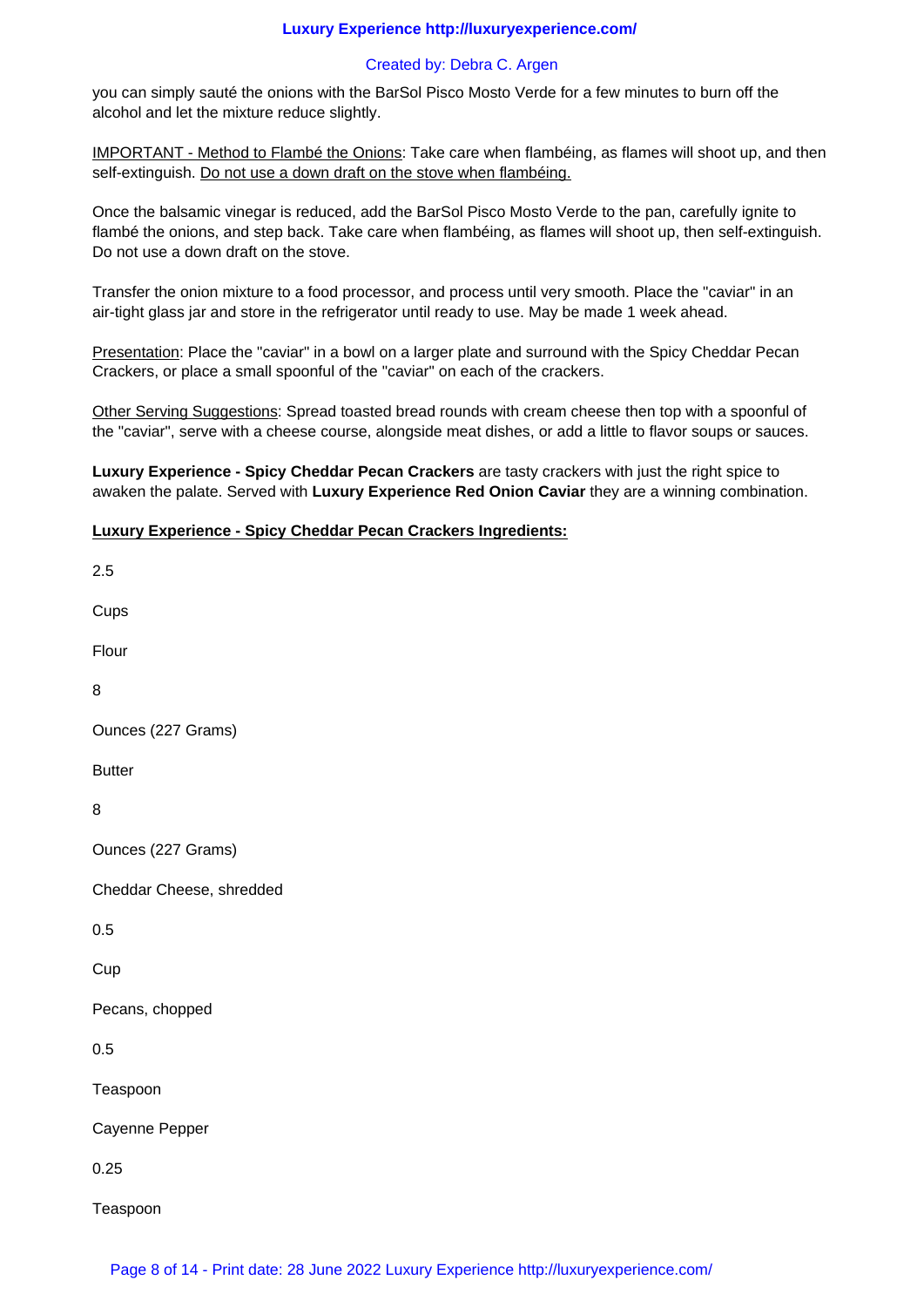Created by: Debra C. Argen

# Salt

Method: Pre-heat oven to 350° F (177° C). Add the flour, butter, salt, and cayenne pepper to a food processor. Process until crumbly, then add cheddar cheese, and process to incorporate. Add nuts and process until incorporated.

Roll dough between sheets of lightly floured parchment paper to 0.25 inch thick (0.64 cm), and cut into desired shape with a cookie cutter. Bake on a parchment covered baking sheet for 10 - 12 minutes until lightly golden. Let cool on a baking rack. Store crackers in an airtight container until ready to use. The crackers freeze well, so can be made ahead until needed.

**Luxury Experience - Roasted Sweet Potato Soup Kissed with BarSol Pisco Supremo Mosto Verde Italia, Maple Syrup, and Pecans** makes a lovely first course on cold winter nights.



**Luxury Experience - Roasted Sweet Potato Soup Ingredients:**

Serves 6 - 8 as an appetizer Serves 4 as an heartier portion

2

Pounds (0.91 kg)

Sweet Potatoes, medium chopped

6

Garlic Cloves

0.25

**Cup** 

Olive Oil

0.50

Teaspoon

Kosher Salt, Ground Black Pepper

0.50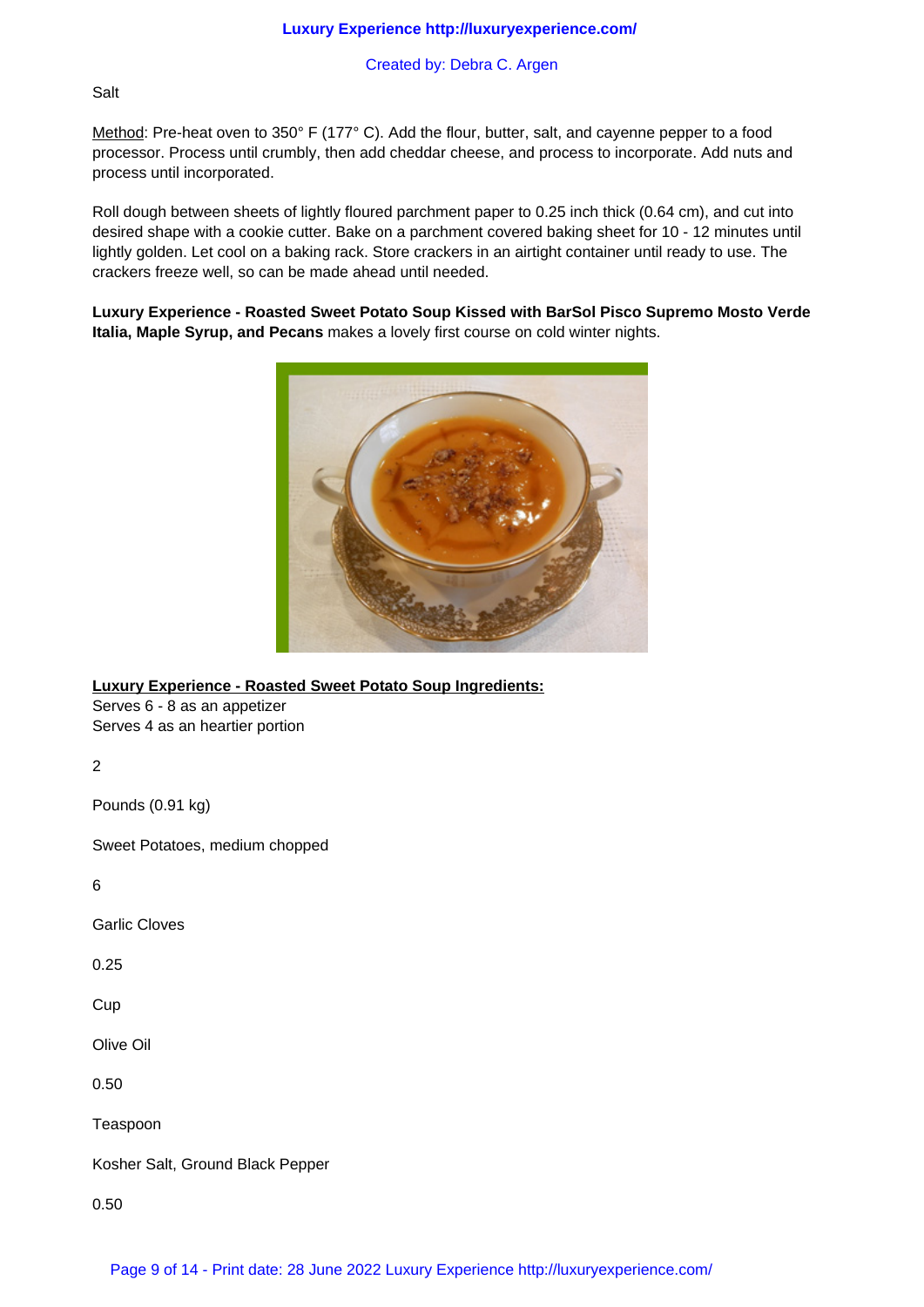Created by: Debra C. Argen

Teaspoon

Fresh Rosemary, finely minced

4

Cups

Chicken Broth

0.50

**Cup** 

BarSol Pisco Supremo Mosto Verde Italia

Maple Syrup, garnish

Toasted Pecans, chopped, garnish

Method: Pre-heat oven to 400° F (204° C). Line a roasting pan with aluminum foil and then a layer of parchment paper. To a plastic bag, add the chopped sweet potatoes, garlic cloves, olive oil, minced rosemary, and kosher salt and pepper. Shake well to coat and season the sweet potatoes. Spread the mixture onto the parchment paper, and cover pan with a sheet of aluminum foil. Bake 45 minutes or until the sweet potatoes and garlic are tender. Remove aluminum foil cover and bake for an additional 10 minutes until sweet potatoes are golden brown. Cool slightly.

Add the sweet potatoes, garlic, and chicken broth in small batches to a blender, and blend until smooth. Soup may be made ahead and stored in the refrigerator to meld the flavors. If storing, do not add the BarSol Pisco Supremo Mosto Verde Italia until ready to serve.

When ready to serve, pour the soup into a saucepan and heat through. Add the BarSol Pisco Supremo Mosto Verde Italia and cook for 5 minutes.

Presentation: Pour soup into bowls, drizzle maple syrup over the soup in a continuous circle, then draw a knife through the circle alternating from outward to inward to create a pattern. Scatter chopped toasted pecans.

**Luxury Experience - Mushroom Risotto** is a rich and flavorful entrée that incorporates fresh and dried mushrooms enhanced with BarSol Pisco Supremo Mosto Verde Italia.



**Luxury Experience - Mushroom Risotto Ingredients:** Serves 8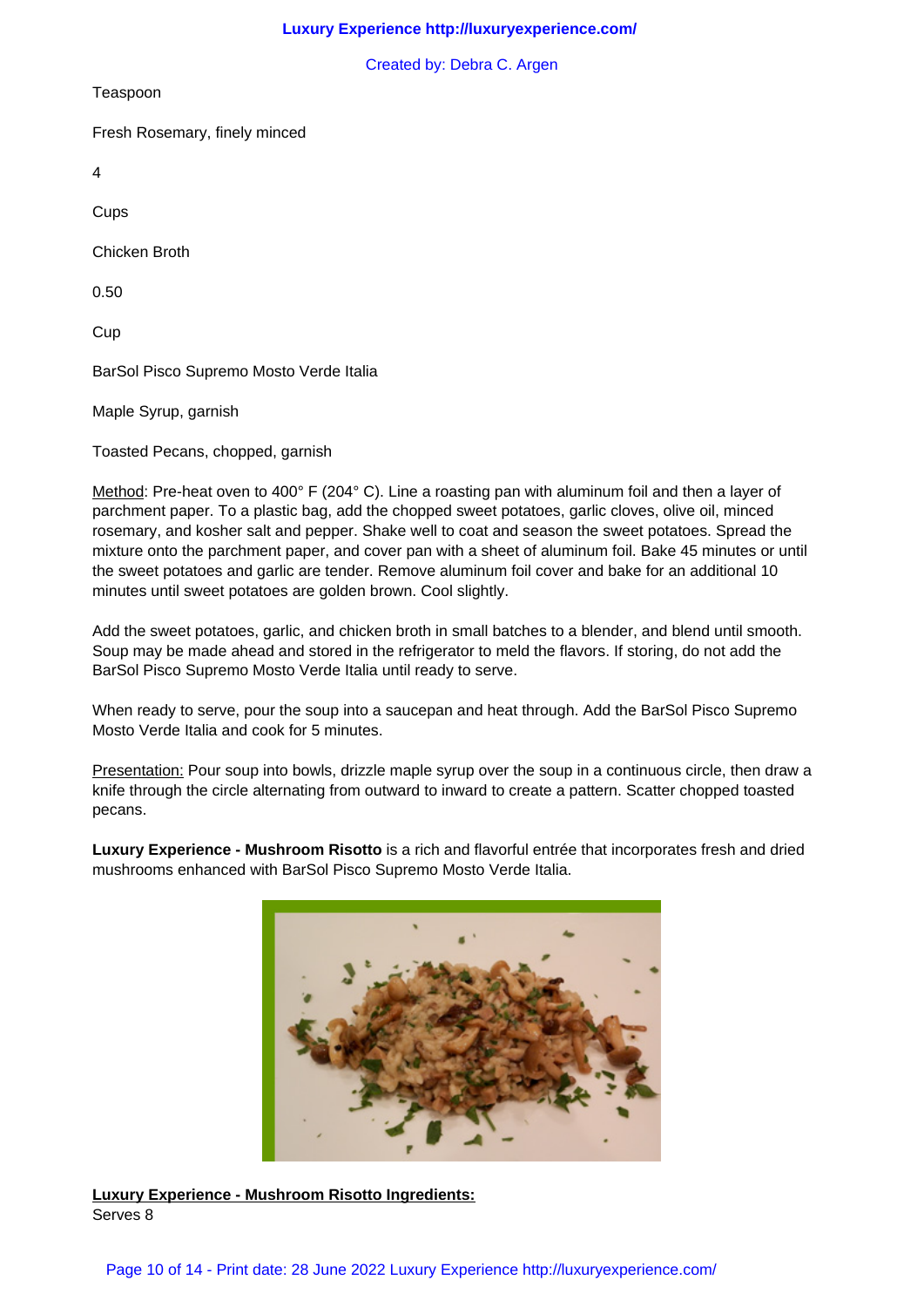## Created by: Debra C. Argen

2.5

Cups

Arborio Rice

1

Ounce (28.35 grams)

Dried Shitake Mushrooms

1

Ounce (28.35 grams)

Dried Mushrooms

3

**Cups** 

Jasmine Tea, 1 tea bag per cup of water, let steep 5 minutes

1

Tablespoon

**Butter** 

1

**Tablespoon** 

Olive Oil

0.25

**Cup** 

Scallions, (green onions), white and pale green parts, minced

0.50

Cup

BarSol Pisco Supremo Mosto Verde Italia

4

Cups

Chicken Broth

1.5

**Cups**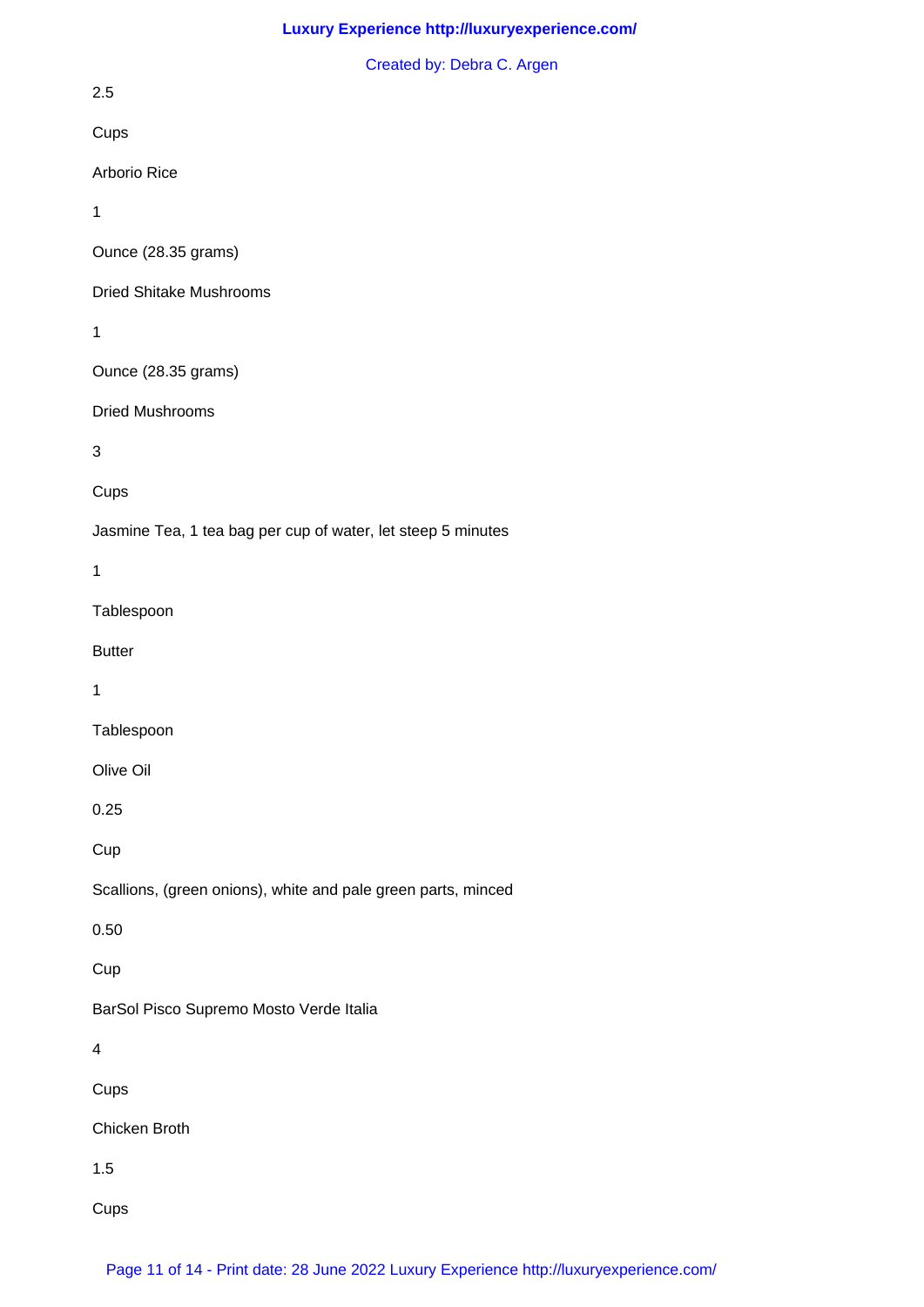#### Created by: Debra C. Argen

## Romano Cheese

0.25

**Cup** 

Fresh Parsley, minced

0.25

Teaspoon

Salt and Pepper, or to taste

2

Tablespoon

**Butter** 

1

Tablespoon

Olive Oil

1

Cup

Fresh Baby Bella Mushrooms, minced

2

Tablespoon

**Butter** 

Fresh Bunapi Mushrooms, garnish

Fresh Hen of the Woods Mushrooms, garnish

Fresh Beech Mushrooms, garnish

Method for the Dried Mushrooms: Bring 3 cups of water to a boil, add 3 jasmine tea bags, steep 5 minutes, and then discard tea bags. Add dried mushrooms to a large bowl; pour hot tea over the mushrooms, and let soak for 20 minutes to soften mushrooms. Strain and reserve soaking liquid from the mushrooms, then squeeze mushrooms to extract as much liquid as possible. Will yield about 2.5 cups of tea liquid. Dice rehydrated mushrooms, and set mushrooms aside.

Mix the reserved liquid tea with the 4 cups of chicken broth.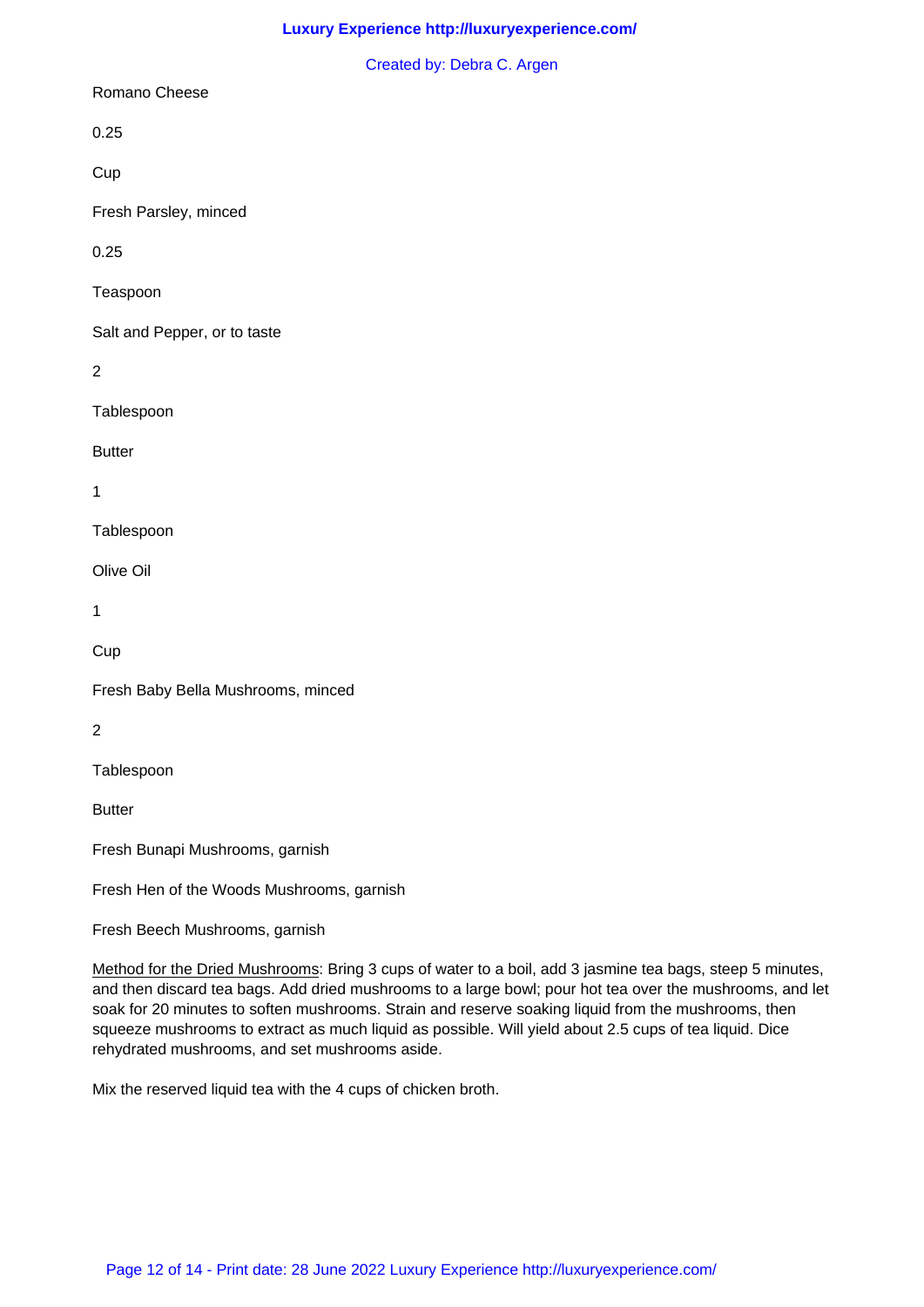

#### **Selection of Mushrooms**

Add 1 tablespoon butter and 1 tablespoon olive oil to a large saucepan, heat pan over low heat, then add the minced scallions, stir, cover, and sweat the onions until they are translucent. Add 2.5 cups of Arborio rice, and stir to combine. Sauté for 2 minutes or until rice starts to change color. Add the BarSol Pisco Supremo Mosto Verde Italia, stir, and let absorb into the rice.

Heat the chicken/tea liquid, and then add 1 cup of the liquid to the rice, bring to a boil, then reduce heat and let simmer uncovered, stirring occasionally. Once the liquid is absorbed, add another cup of the hot liquid, and continue until all liquid has been incorporated, about 25 minutes. The rice will be creamy and slightly soft to the bite.

Meanwhile, in a large sauté pan, melt 2 tablespoons butter and 1 tablespoon olive oil, add 0.25 teaspoon black pepper and salt to the pan, then add the diced Baby Bella mushrooms and diced dried mushrooms, and sauté for 5 minutes.

Add the grated Romano Cheese to the risotto and mix well, add the sautéed mushrooms and parsley, and stir to combine.

Add 2 tablespoons butter to the large sauté pan and sauté a mixture of fresh Bunapi Mushrooms, fresh Hen of the Woods Mushrooms, and fresh Beech Mushrooms.

Presentation: Spoon risotto into a shallow bowl or plate, scatter sautéed mushrooms over the top of the risotto, and sprinkle chopped fresh parsley over the risotto.

We hope that you enjoy these cocktail and culinary recipes as well as making your own delicious discoveries using BarSol Pisco Supremo Mosto Verde Italia.

Read about the history of **BarSol Pisco** as well as discover more tempting recipesusing **BarSol Pisco Selecto Acholado, BarSol Pisco Selecto Italia**,**BarSol Pisco Primero Quebranta**, and **BarSol Perfecto Amor**(fortified wine)in the**Liquor Cabinet**section of**Luxury Experience.**

For additional product information on **BarSol Pisco Supremo Mosto Verde Italia** or oth[er BarSol Pisc](liquor_cabinet/liquors/barsol_pisco_selecto_acholado.html)o [family of products,](liquor_cabinet/liquors/barsol_pisco_selecto_acholado.html) [please visit the website:](liquor_cabinet/liquors/barsol_pisco_selecto_italia.html) **www[.BarSolPisco.com](liquor_cabinet/liquors/barsol_pisco.html)**